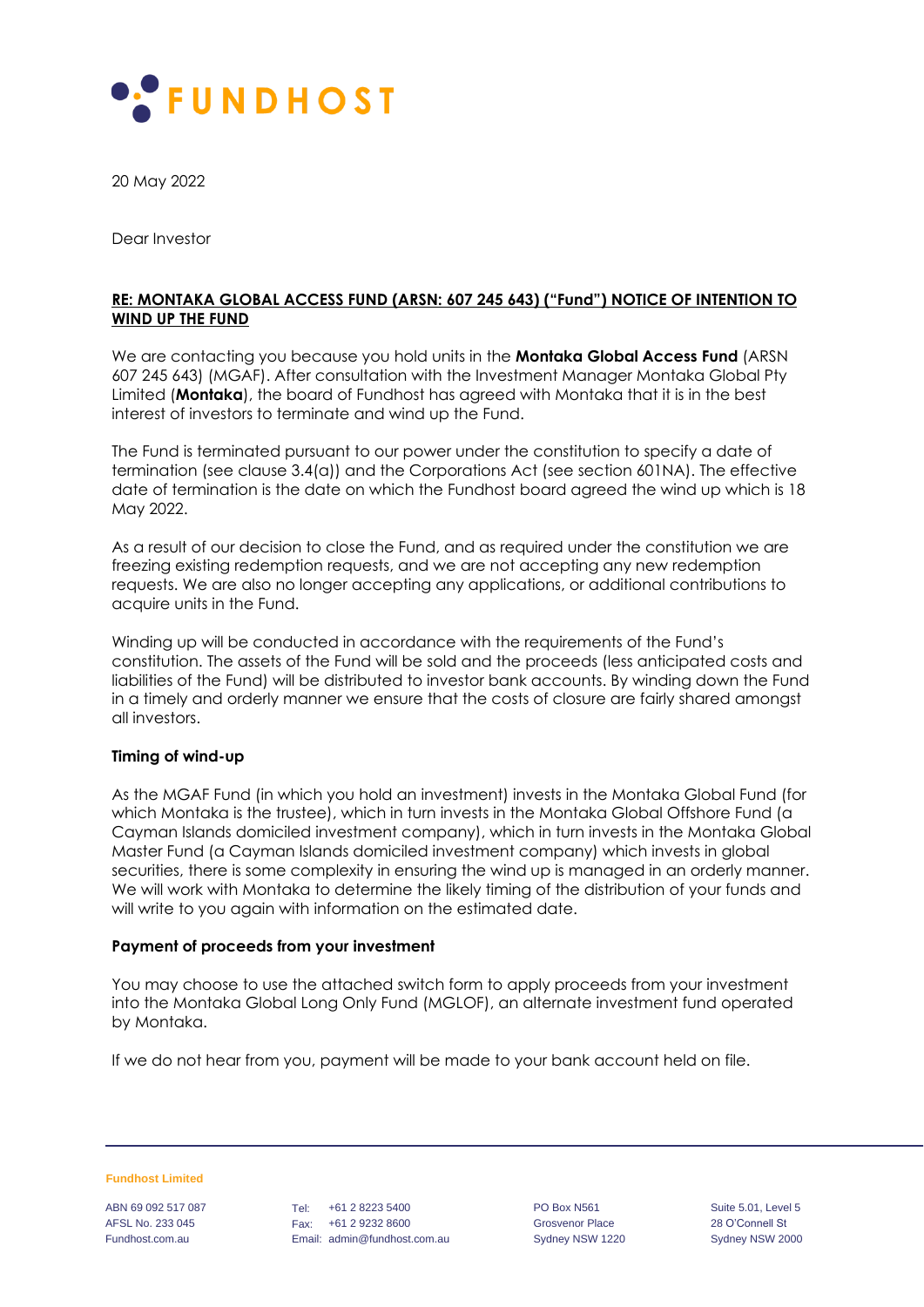If your bank account details have changed, or if you have not previously supplied us with a bank account you should fill out and return the attached [change of details form.](https://fundhost.com.au/wp-content/uploads/2020/11/20201117_Fundhost_Change-of-Details-Request-Form_WRITABLE.pdf) A request to use a new bank account not currently held on file, will require a wet signature, which means posting the notice. We will only make payments to accounts held in the same name as the investment.

## **Who do you contact if you have a query?**

Unless you have questions, there is no need to contact us. We will write to you again with information on the wind-up including the likely dates of payment.

For more information about why the Fund is being wound up, please refer to the accompanying notice from Montaka.

All correspondence and queries relating to the Fund generally and to your investment in the Fund should be directed to Fundhost (see our contact details at the end of this letter).

# **Contacting Fundhost:**

Telephone +61 2 8223 5400

Email: admin@fundhost.com.au

Post: PO Box N561 Grosvenor Place NSW 1219 Australia

We would like to take this opportunity to thank you for your support, and to wish you well with your investing future.

Yours faithfully

Drew Wilson CEO